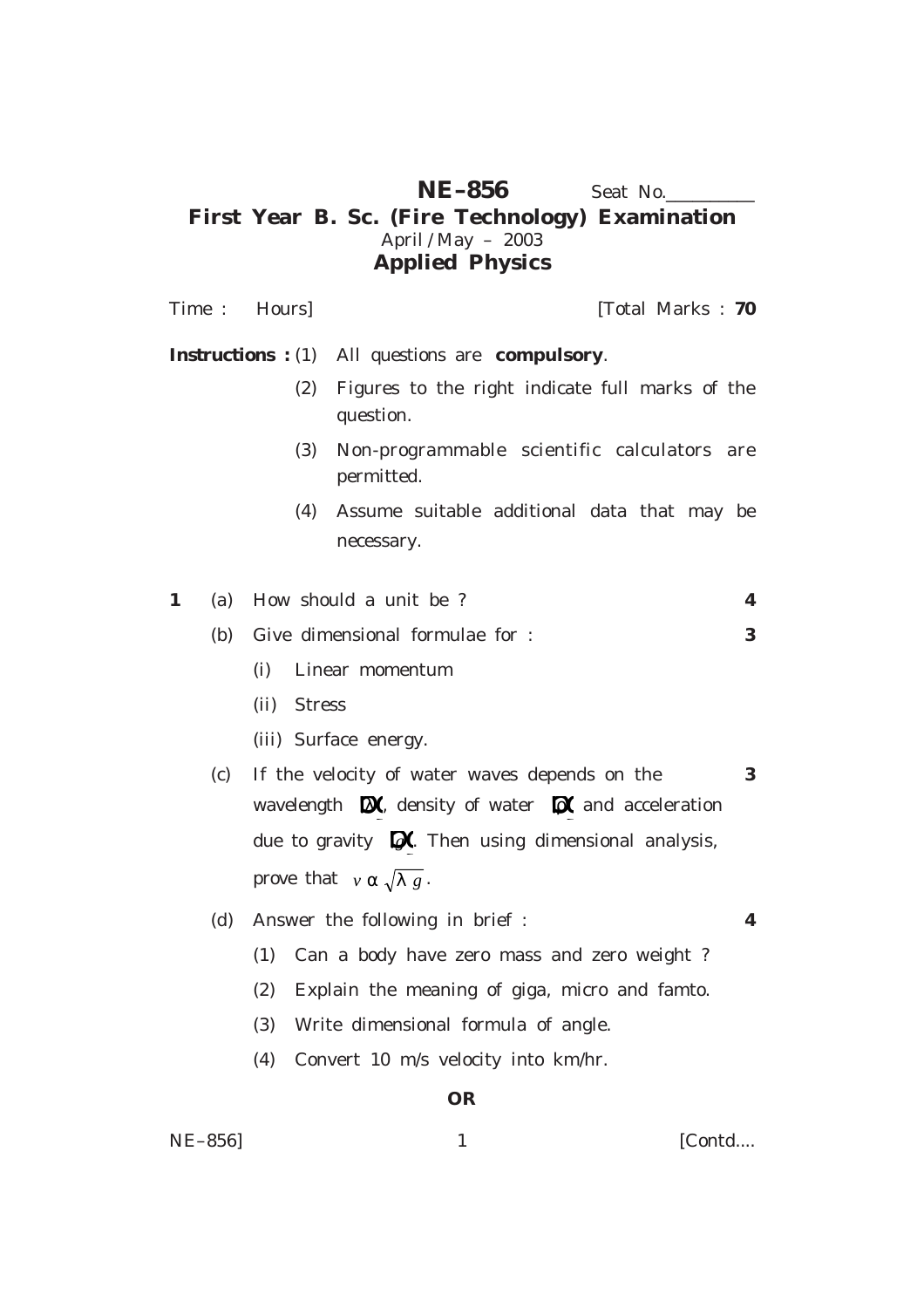| $\mathbf{1}$     | Give statement of Newton's law of viscosity. Explain<br>(a)<br>variation of viscosity with temperature.                                                                                                                  | $5\phantom{.0}$  |
|------------------|--------------------------------------------------------------------------------------------------------------------------------------------------------------------------------------------------------------------------|------------------|
|                  | (b)<br>Define : Kinematic viscosity and obtain its unit in<br>MKS system.                                                                                                                                                | $\boldsymbol{2}$ |
|                  | Define : any two :<br>(c)                                                                                                                                                                                                | 4                |
|                  | (i)<br>Density                                                                                                                                                                                                           |                  |
|                  | (ii) Specific weight                                                                                                                                                                                                     |                  |
|                  | (iii) Specific volume.                                                                                                                                                                                                   |                  |
|                  | (d)<br>A plate placed at 0.025 mm distant from a fixed<br>plate moves with a velocity of 60 cm/s and to maintain<br>this velocity a force of 2 $N/m^2$ is required. Determine<br>the fluid viscosity between the plates. | $\bf{3}$         |
| $\boldsymbol{2}$ | Define: 'Gravitational potential' and prove that<br>(a)                                                                                                                                                                  | 4                |
|                  | $V = -\frac{GM}{R}$ where $M =$ mass of earth and $R =$ radius                                                                                                                                                           |                  |
|                  | of earth.                                                                                                                                                                                                                |                  |
|                  | Radius of the earth is 6400 kms. Its mean density<br>(b)                                                                                                                                                                 | 4                |
|                  | is $6 \times 10^3$ kg/m <sup>3</sup> . Calculate earth's gravitational<br>potential.                                                                                                                                     |                  |
|                  | (c)<br>Write a brief note on satellites. Derive expressions<br>for orbital velocity and time period of a satellite.                                                                                                      | 4                |
|                  | Mention different sources of error in the<br>(d)<br>measurement of $g$ .                                                                                                                                                 | $\boldsymbol{2}$ |
|                  | OR                                                                                                                                                                                                                       |                  |
| $\boldsymbol{2}$ | What do you understand by the term stress?<br>(a)<br>Explain briefly different types of stress.                                                                                                                          | 6                |
|                  | Define : any two<br>(b)                                                                                                                                                                                                  | 4                |
|                  | Deforming force<br>(i)                                                                                                                                                                                                   |                  |
|                  | Perfectly elastic body<br>(ii)                                                                                                                                                                                           |                  |
|                  | (iii) Elasticity.                                                                                                                                                                                                        |                  |
|                  | Explain: Different types of solids. Give three<br>(c)<br>characteristics of each.                                                                                                                                        | 4                |
| NE-856]          | $\boldsymbol{2}$<br>[Contd                                                                                                                                                                                               |                  |
|                  |                                                                                                                                                                                                                          |                  |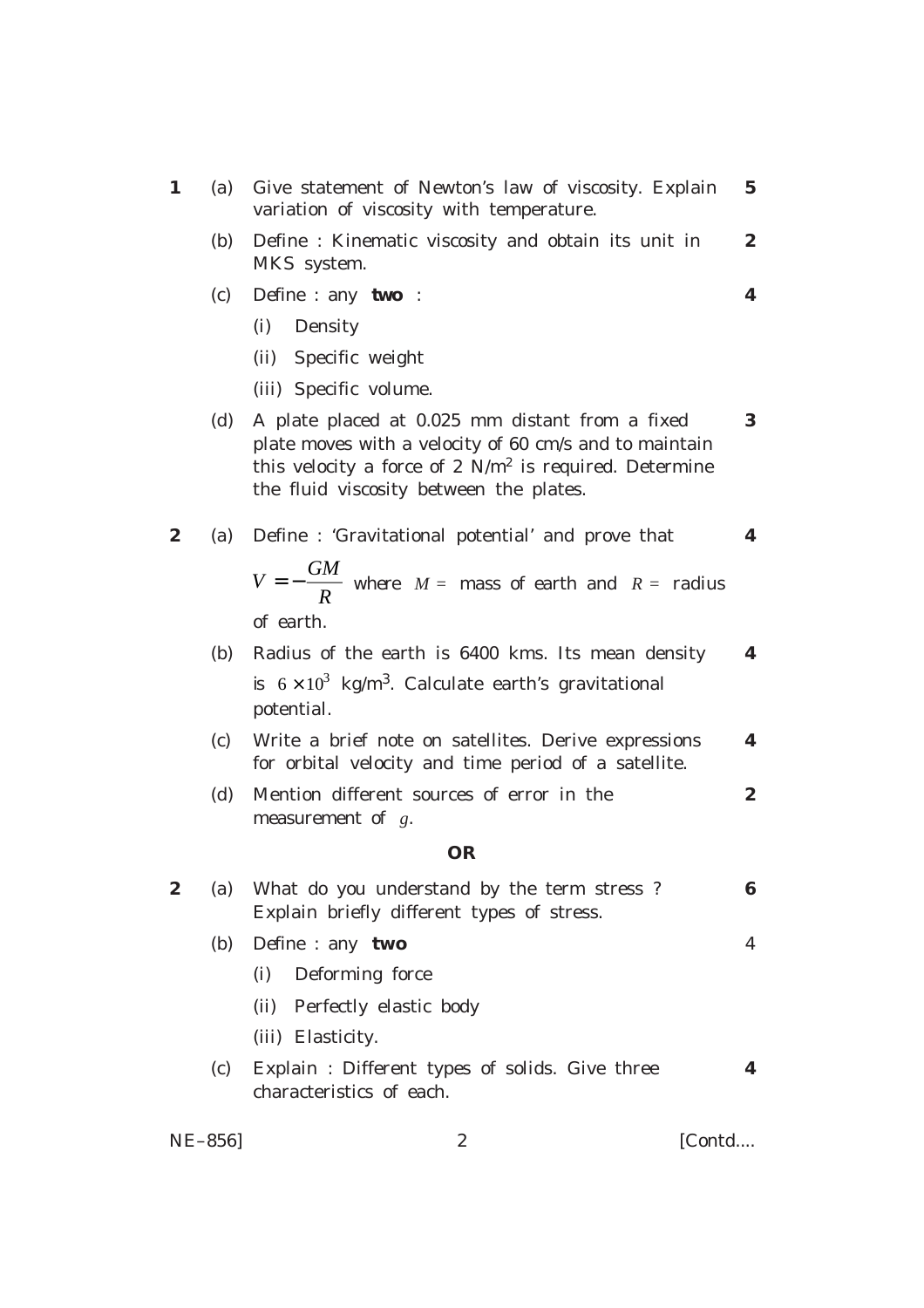| 3           | (a) | Give statement of Stoke's law and derive expression<br>for the terminal velocity of a small spherical body<br>moving through a viscous medium.                                         | 6                |
|-------------|-----|----------------------------------------------------------------------------------------------------------------------------------------------------------------------------------------|------------------|
|             | (b) | Calculate the height (h) upto which water will rise<br>in a capillary tube of diameter 2 mm. Angle of<br>contact for water is zero and surface tension of<br>water $(T)$ is 0.072 N/m. | 4                |
|             | (c) | Prove that Reynold's number is dimensionless.                                                                                                                                          | $\boldsymbol{2}$ |
|             | (d) | Explain in brief : Equation of continuity.                                                                                                                                             | 2                |
|             |     | <b>OR</b>                                                                                                                                                                              |                  |
| 3           | (a) | Explain Jaeger's method for the determination of<br>surface tension of a liquid.                                                                                                       | 6                |
|             | (b) | Explain: Surface tension and surface energy of<br>a liquid.                                                                                                                            | 4                |
|             | (c) | For a liquid drop prove that $P_i - P_o = \frac{2I}{R}$                                                                                                                                | 4                |
|             |     | (symbols have their usual meanings)                                                                                                                                                    |                  |
| 4           | (a) | Derive Bernoullie's equation.                                                                                                                                                          | $\bf{6}$         |
|             | (b) | Explain the physical quantity : Discharge (Q) of<br>a fluid.                                                                                                                           | 4                |
|             | (c) | Explain: Stream lines and laminar fluid.                                                                                                                                               | $\boldsymbol{2}$ |
|             | (d) | Explain : Buoyanacy.                                                                                                                                                                   | $\boldsymbol{2}$ |
|             |     | <b>OR</b>                                                                                                                                                                              |                  |
| 4           | (a) | Derive : Euler's equation of motion.                                                                                                                                                   | 7                |
|             | (b) | Explain : Metacentre.                                                                                                                                                                  | 3.               |
|             | (c) | Explain : Stable, unstable and neutral equilibrium<br>for a submerged body.                                                                                                            | 4                |
| $\mathbf 5$ | (a) | Explain: Radioactivity.                                                                                                                                                                | 4                |
|             | (b) | Write properties of $\beta$ -rays.                                                                                                                                                     | 4                |
|             | (c) | Explain : radioactive constant $\mathbb{X}$ .                                                                                                                                          | $\boldsymbol{4}$ |
|             | (d) | Write definition of (1) curie (2) Bequerral.                                                                                                                                           | $\boldsymbol{2}$ |
|             |     | <b>OR</b>                                                                                                                                                                              |                  |
| NE-856]     |     | 3<br>[Contd                                                                                                                                                                            |                  |